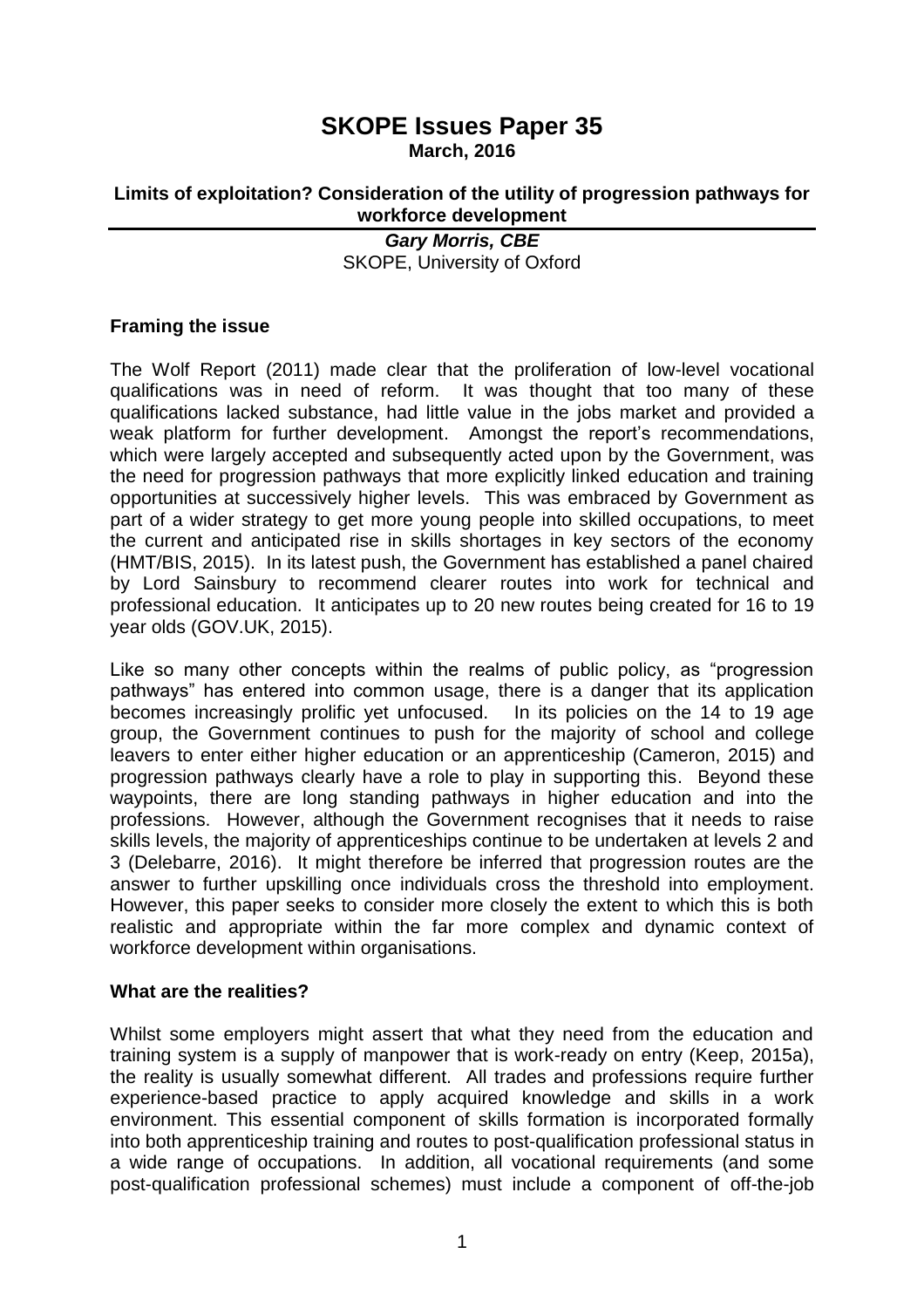training (apprenticeships, for example, will in future require a minimum of one day per week to be spent on this). Employers will always have to train new employees further to operate in their own specific physical and organisational environment and this may often extend far beyond formal "induction training", which might amount to little more than initial orientation. In some cases, employers must provide additional training where there is a gap between qualifications for entry and the specific requirements of the job. It can be surmised, therefore, that an employer of skilled or professional personnel should expect to play a major part in making them fully competent in the job that they were recruited into and this is surely their highest developmental priority. Beyond new employees, organisations seek to identify and manage their best internal talent to compete for higher positions, although the extent to which organisations prefer to "grow their own" as opposed to "recruit in", varies widely. In larger organisations or professions, this is usually reflected in well-defined career-development pathways. Whilst talent management schemes are usually supported by further education and training, inevitably it is only the selected few that get to benefit from them.

Of course, businesses may change what they do and/or how they do it, to remain efficient, effective and profitable. Over time, many will require increasingly high skills levels to exploit new technological or process innovations. As a consequence, the timely upskilling of employees will be critical to creating or maintaining competitive advantage. In some cases, wholesale job redesign may require reskilling, if not the employment of individuals with different skills sets. Creating or maintaining competitive advantage will often rest on the ability of an organisation, or more precisely the people within it, to innovate. Innovation requires both the identification of a development that can potentially be exploited and also the ability to transfer this into technological and process changes within an organisation. A survey conducted for CIPD in late 2015 (CIPD/Workday, 2016) found that innovation was now one of the top business priorities, underlining the increased importance of developing skills that support this.

Consideration of the employee perspective adds even more complexity. Once individuals have gained employment, a rational view might see them first of all seeking to become fully competent and then pursuing career advancement. For those employees on this track, progression pathways may act as a useful handrail to guide development. In reality though, not all will wish to pursue career advancement (or might only wish to do so up to a point or at particular career stages) and even those that do may be constrained, at some point, by competition. Some will prefer to divert into other related employment streams and others may change career altogether. Mobility will further enhance or inhibit advancement, depending on the circumstances. The point is that on entering employment at the start of a progression pathway, should one exist, employees might pursue it irregularly or only part of the way and some will chose to depart from it altogether.

This short section serves to illustrate the complexity of skills development within organisations. Employers have multiple skills issues to attend to, and their relative priority will change over time. In tackling them, employers will need to take account of the variations in the motivations and associated behaviours of their employees. It is against this reality that the utility of qualification progression pathways needs to be considered.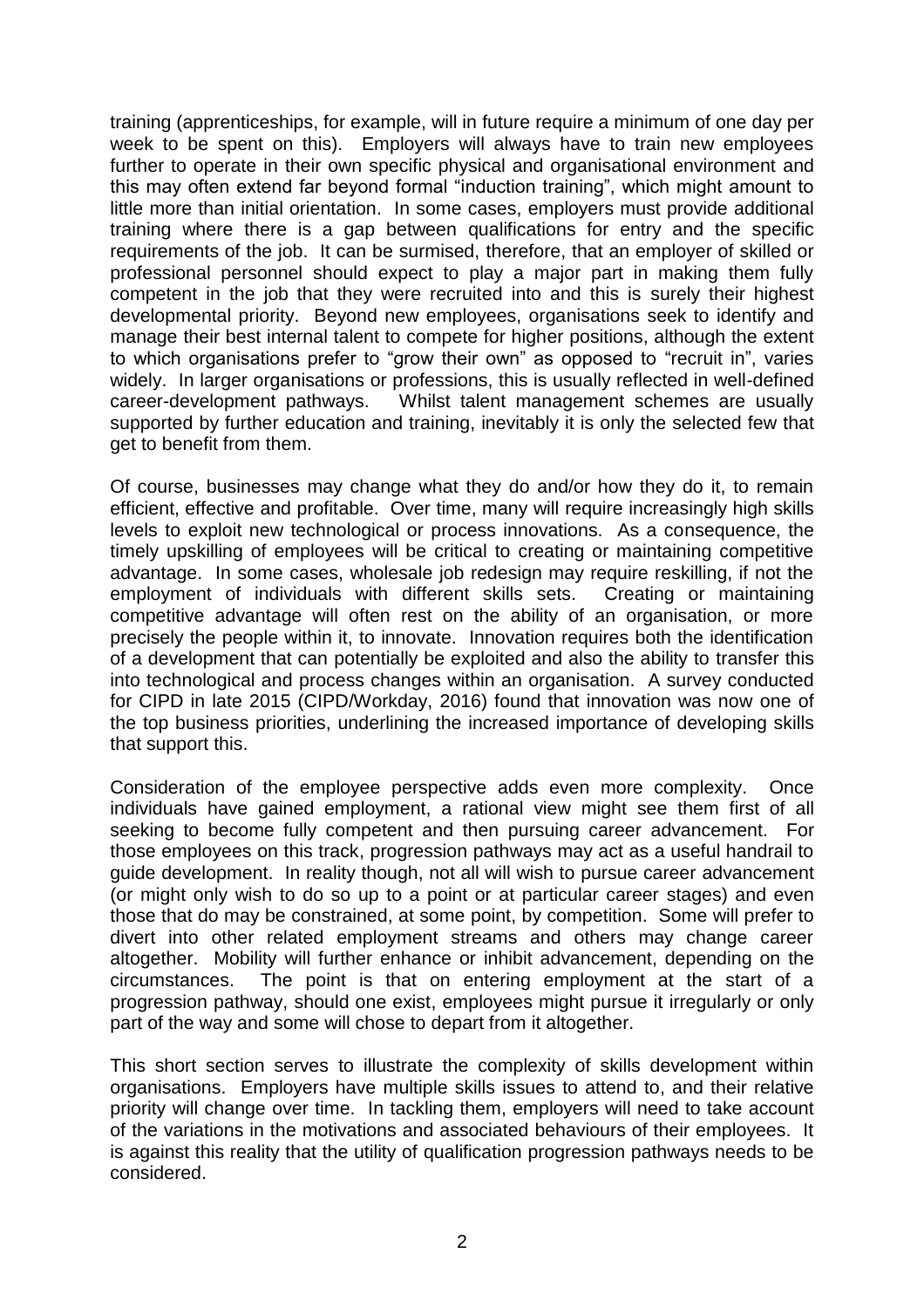#### **Why progression pathways and are they enough?**

Progression pathways provide a structured approach to development in support of career progression, particularly within larger organisations or the professions, where hierarchical structures and promotion opportunities exist. They provide both a construct for the organisation's human resource development strategy and a clear articulation of an organisation's "skills offer" to prospective and current employees, thereby underpinning recruitment and retention strategies. However, as Hamilton (2012) points out, not only do employers need to engage in designing qualifications and their associated pathways but they may also then need to change their structures and work practices, giving consideration to aspects such as incentives and time for learning (both on and off the job). It would be interesting to learn how much consideration is given to such practicalities in both designing and implementing supporting practices for new schemes in the UK.

If it is accepted that the goal of employers should be to optimise the use of their human resources, their wider utility should be measured against the extent to which they can be used to drive the development of *all* employees within their sphere of influence. Most occupational groups have a limited number of levels that can be supported by progression pathways, even in large organisations that support deep hierarchies. At the lower levels of such hierarchies, usually based on increasing competency or professionalisation, the majority of individuals might reasonably be expected to progress, albeit at different rates (subject to demonstrable proficiency as testified in line management reports). However, at subsequent "competitive" grades the opportunities typically narrow considerably at each level. At this level, such pathways only serve those who are in the upper part of their peer group and do nothing for the rest, once their career development stalls. Even for those fortunate to remain on the career progression track, investment in education and training normally supports a move to the next grade but once this is completed there might be a developmental vacuum except for those selected for even further advancement, possibly years later. Yet organisations need *all* employees to be highly competent and motivated at each level. More insightful organisations will also want to tap into their potential for identifying opportunities for innovation and change, as discussed earlier. In order to foster this, employers need to find common ground with employees, where commitment to further learning and organisational engagement provides mutual benefit. Progression pathways, as described so far, provide only a partial solution to addressing this.

It follows that what seems to be missing is the opportunity for employees to develop *within their grade* rather than just *for the next grade*. The most forward-looking organisations will have practices in place to continue the development of their workforce through managed experience, using structures such as job rotations and project teams, yet we know that employer commitment to formal (off the job) learning activities in the UK remains low (UKCES, 2016). This organisational focus on experience, as opposed to formal learning, can be harnessed through the development of qualification routes that recognise workplace learning and provide due credit for it. Most accreditation schemes build on this through related academic study and assignments that support further application in the workplace, thus providing a mechanism for building both broader and deeper expertise and for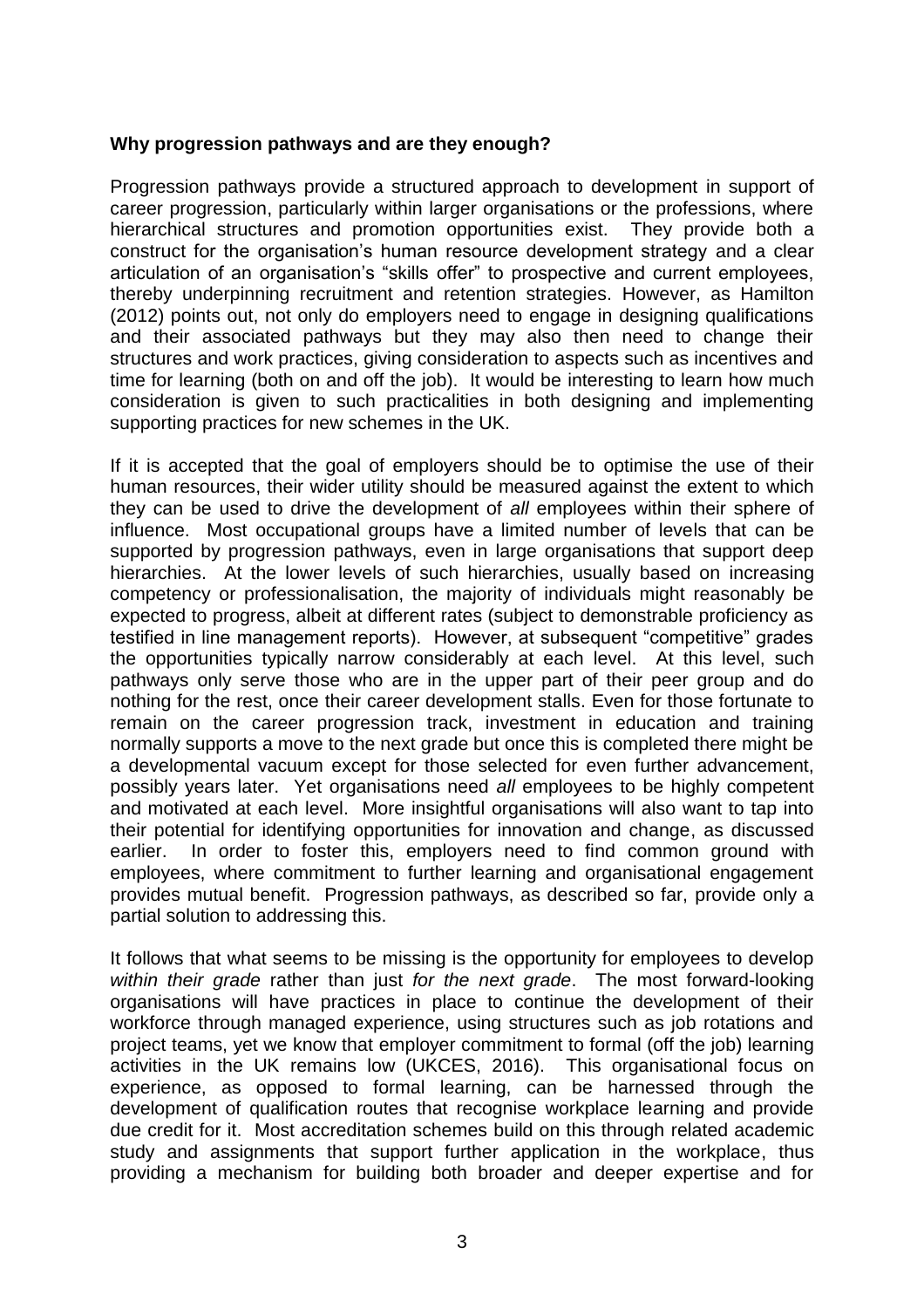encouraging innovative thinking. At the same time, employees gain qualifications that give formal (and portable) recognition to their growing expertise and that support their further career development, should they wish to pursue it. The reduced off-the-job time and lower cost (usually) required to complete accredited qualifications, when compared to full courses, makes them particularly attractive to people in work.

The notion of qualification opportunities that allow for significant accreditation of prior organisational education, training and experience is, of course, not new. They are commonly used in the public sector, particularly the public services, where relatively stable hierarchical structures are supported by significant elements of in-house education and training. Awarding bodies and many higher education institutions (HEIs), particularly the post 1992 universities, are very much alive to such business opportunities. Yet in the private sector such initiatives seem to be overshadowed by qualifications on the progression pathways, due in part to the requirements of professional bodies (who ultimately provide the license to practice), Government pressure to support flagship schemes (writ large by the intended introduction of the apprenticeship levy – HMT/BIS, 2015) and an (understandable) employer focus on filling higher level skills gaps and talent management.

The potential benefits of providing wider employer-based accreditation opportunities need to be made more explicit. These provide the opportunity for *all* employees within a particular group to pursue further development. From their perspective, this allows them to take more control of their own development, to gain further personal benefit from their work-related activities and, vitally, can lead to higher levels of motivation (through feeling invested in and being able to make more valued contributions) and commitment. For the employer, the benefits might be reflected in lower turnover of staff, more competent staff (with potential gains in both efficiency and personal effectiveness i.e. productivity) and more focused contributions to innovation and change initiatives. Some of these aspects are easier to measure than others but their impact should be regarded holistically.

These are substantial benefits for both employees and employers, which begs the question why such schemes are not common practice. There are probably both attitudinal and practical factors that contribute to this. Employer skepticism concerning the business benefits or simply a lack of initiative, capacity or expertise might prevent schemes from ever getting off the ground. Employers may also doubt the level of employee interest and whilst in many cases they may be right, it is for them to take the lead in changing their attitudes to this. This aside, there are real practical challenges in developing viable accreditation schemes. It requires positive external engagement with an appropriate awarding organisation that is prepared to work with the employer to develop such schemes, based on a clear understanding of the needs of the business and its wider industry. This can be problematic for SMEs looking to do this in isolation, not least because there is a very low return on the development work to both the employer and the awarding organisation if the resulting throughput of applicants is limited. Where large volumes can be expected, awarding bodies can reasonably be expected to absorb development costs into the wider scheme but this is not viable for small schemes without making the unit cost relatively high. More generally, organisations will be most successful in developing such schemes where they have the staff with the capacity and understanding to engage effectively. Some employers may prefer to pursue this through an independent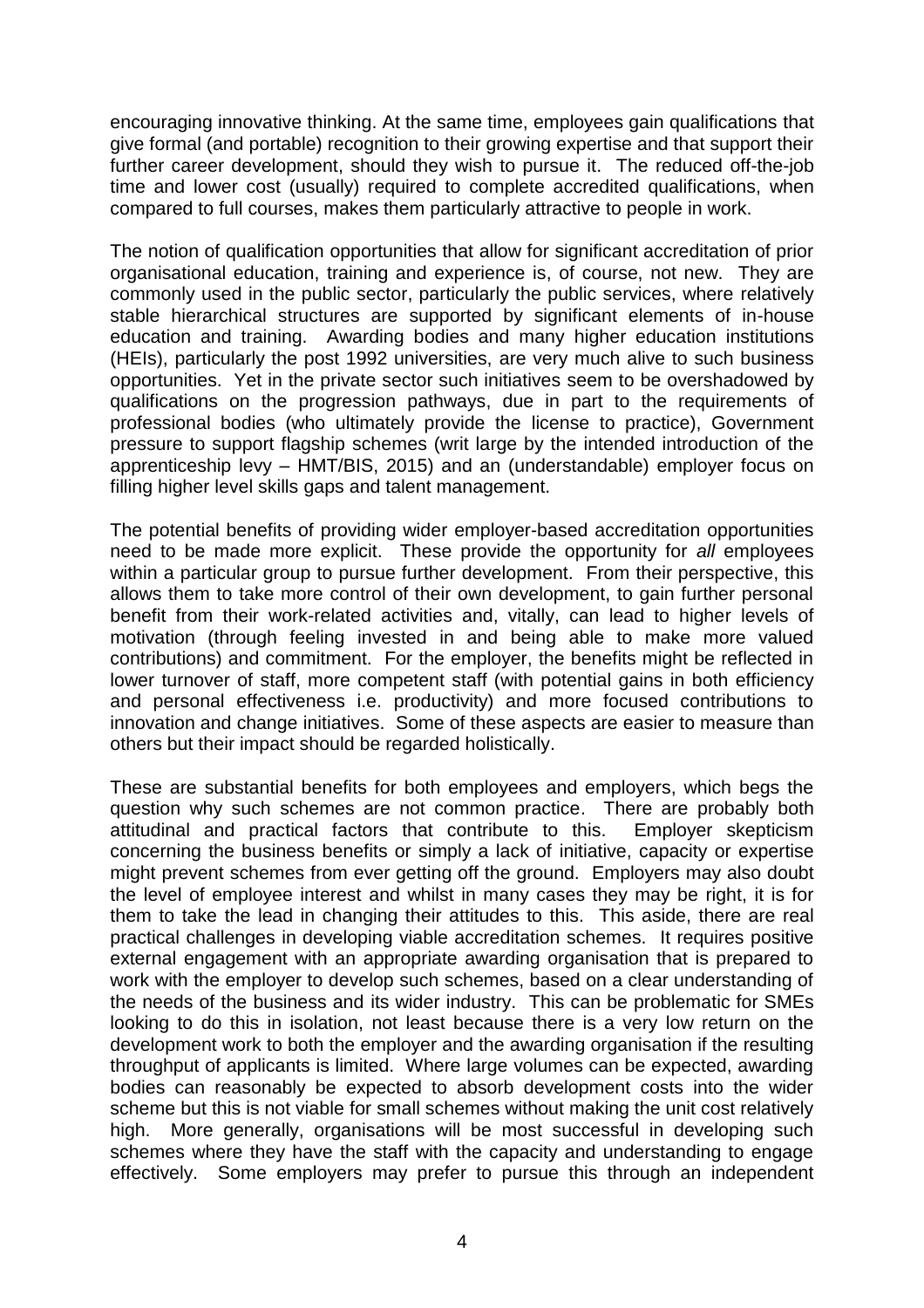training provider, who may well offer to act as an intermediary with the awarding organisation (with whom they may already be an accredited provider) and to run the schemes themselves but employers need to be convinced that such solutions are fit for their intended purpose and relevant to the business.

Internally, employers need to "sell" such schemes to both the target employees and their line management. Undersold or under supported schemes can be detrimental to all of the intended effects if they result in dissatisfied employees or are allowed to become a focus for institutionalised cynicism. It requires significant effort and a willingness to commit resources to achieve positive impact. A key question for employers will be to determine where the cost falls between themselves and their employees. Bound up in this is the extent to which organisations are prepared to bear indirect costs such as learning facilities or time to conduct learning activities during work time. There are a range of options between wholly employer or employee funded solutions and businesses should adopt an approach that is most appropriate for them, accepting that this may need to be adjusted on the basis of the evaluation of actual experience once such schemes are running.

# **What more is needed?**

Employers need to carefully examine where, beyond their main progression pathways, they could add opportunities for their employers to extend their learning within each occupational group and grade. Despite the increasing engagement by some employers in the design of vocational qualifications, their content inevitably leaves gaps in employers' differing requirements. For example, the current apprenticeship Trailblazer schemes (SFA, 2016) might go as far as to design apprenticeship frameworks with both core and optional elements but they are still bounded by what is agreed to be commonly required in related jobs and the content must be transferable rather than employer-specific. Similar gaps have been found in graduate employment, such as IT in which employers have reported that computer science graduates were often lacking in knowledge of areas of increasing importance UKCES, 2015). It is difficult to avoid such gaps on entry but it is inevitable that they will also arise during employment, over time.

Qualification schemes that allow significant accreditation and incorporate a range of flexible modules, can offer the opportunity to address both gaps and areas of growing interest, such as emerging technologies, whereas project-based modules allow specific issues (such as those related to change and innovation) to be addressed. These would provide those employees that have qualified in their grade with the opportunity to extend and update their expertise in their core employment. Whilst the main qualification on the progression pathway to the next level should remain the one to aspire to, such wider opportunities offer continued development for all and as such need to be driven forward by employers.

Accreditation schemes might also build qualifications around wider aspects of work roles such as instructing, coaching, mentoring and assessing responsibilities relevant to most supervisors and managers. Qualifying staff in these functions helps to professionalise the support that they provide to others and inculcates a culture of learning. It might also provide the opportunity for some to progress laterally into more specialised roles, which are not otherwise catered for in progression pathways.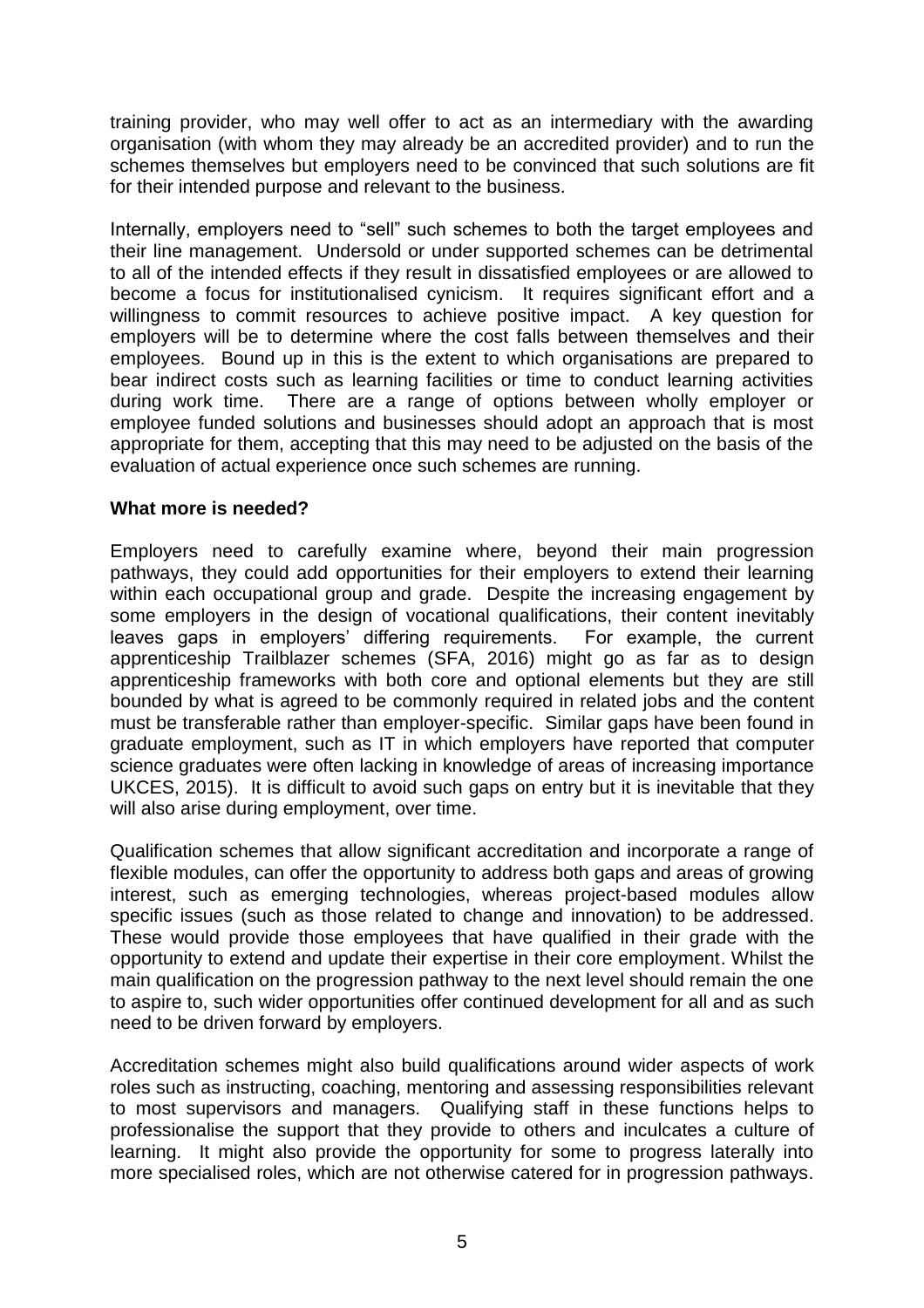Similarly, leadership and management qualification schemes can be tied into the roles of busy supervisors and managers at all levels and if fully supported can achieve rapid transfer from off-the-job learning through more reflective practice and work-based assignments. It is worth noting that these key gatekeepers often receive the least employer-provided training, yet leadership and management schemes are relatively easy to put in place and the potential returns are high. It is also worth adding that some occupational groups terminate at low or intermediate skills levels so there is little scope for building progression pathways around them but some of these wider schemes, particularly in relation to management, offer employees in these groups further progression in both qualification and career terms.

Employers will need to consider how qualifications gained through the main progression pathways and the qualifications gained through accreditation schemes relate to each other. The latter might offer routes into the former, as well as linking with other accredited qualifications at higher levels, thus creating their own progression pathways. Both might offer routes into academic qualifications, which can be incorporated into employee development schemes through the full-range of delivery options, from full-time study to entirely distance learning. In many cases, supported distance learning, with short residential periods, will strike a pragmatic compromise for both employers and employees. The resultant model emerging over time might have multiple progression pathways, including routes that "jump lane" onto other pathways or divert into deeper specialist areas. This goes a lot further than the concept of a single linear progression pathway but reflects organisational realities and needs.

As mentioned earlier, some organisations, particularly SMEs, may struggle to bring such schemes to fruition. Realistically, their best option is to collaborate with other employers, notwithstanding the need to avoid "one-size-fits-all" solutions. There are clear benefits in working collaboratively to both identify requirements (better recognition of issues and subsequent articulation of requirements) and in engaging awarding organisations and providers (more leverage). The potential drawback is that close competitors may be reluctant to share ideas and risk losing commercial advantage but sensible approaches to cooperation that avoid compromising key aspects of individual firm's business should be able to build confidence in the advantages of building a high performing regional cluster or sector, over time. This is where regional development and sector bodies have a key role to play in ensuring that collaborative workforce development yields positive benefits to individual members, with knock-on benefits to the supply chain and the wider economy. As collaboration develops, evidence of positive benefits is needed to generate further engagement and build momentum and so lead organisations need to plan to capture relevant metrics and to conduct timely evaluations of schemes from the outset.

Above the level of individual employers, regional bodies have a role not just as a catalyst for their developmental activities but also in drawing in other key stakeholders and there is considerable scope for innovation in the approaches they develop. Based on her studies of several regional schemes in the USA, Hamilton (2012) observed that whilst most new jobs are in SMEs, these employers are the most difficult for education and training providers to reach and often the most guarded against their competitors, in terms of collaboration.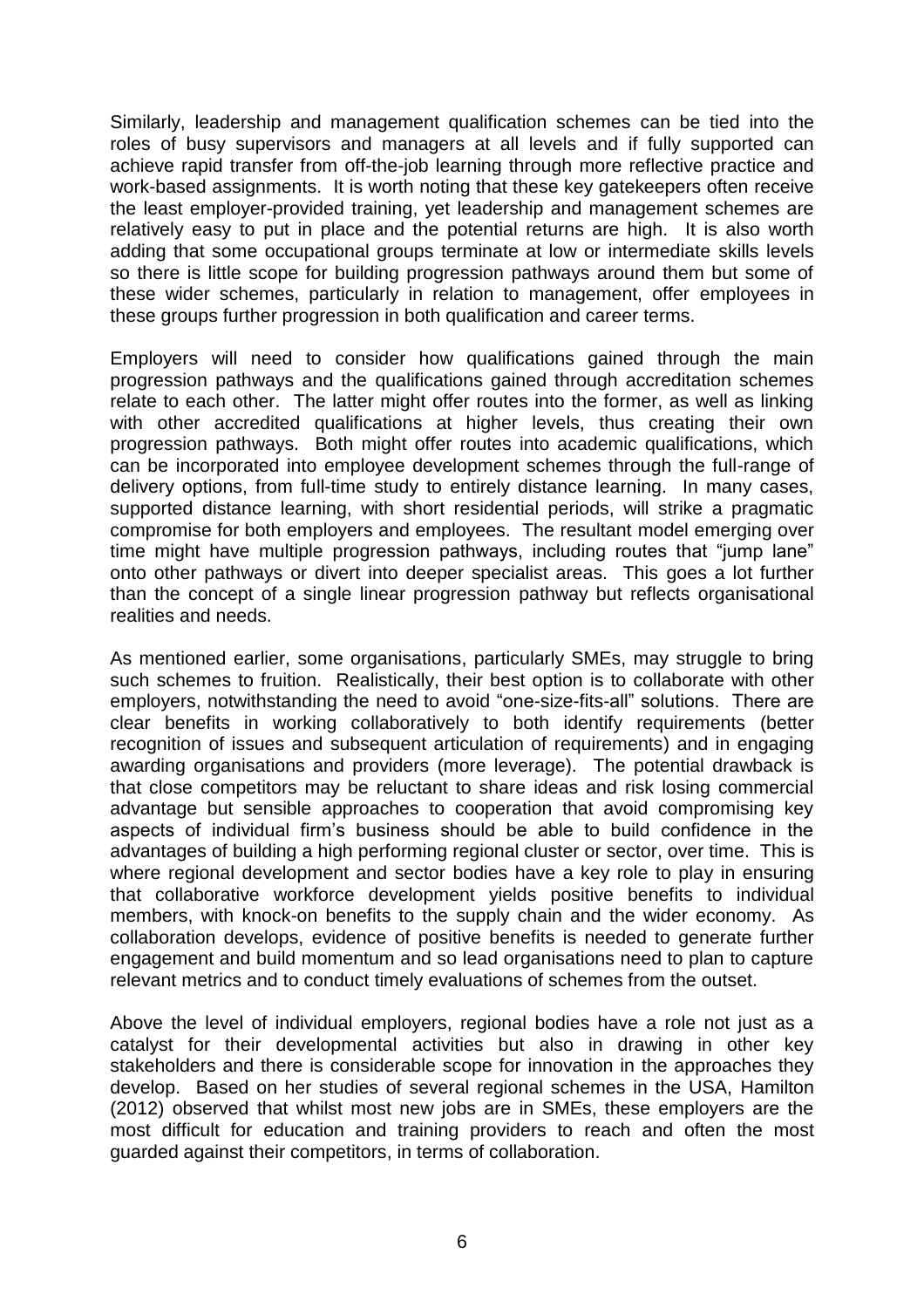Regional bodies have a key role to play in acting as a conduit for employer-provider engagement but need to do so from the perspective of seeking to ensure that the specific needs of employers are met. This means pushing education and training providers to go further than providing solutions that match the lowest common denominator. In doing so, they may identify that different providers are suited to different employers or to different parts of employer-based schemes. In effect, this may force the providers themselves to collaborate. Arguably, this is essential if the best use is to be made of available resources and expertise, although providers may fear that there is too much risk in specialisation and the associated rationalisation of related resources and facilities. However, a study by New Economy into engineering and manufacturing training facilities in Greater Manchester (New Economy, 2015) highlighted the investment challenges in providers being able to offer the latest equipment for training. It concluded that support could be given to employers to open up their premises and equipment to training and that their staff might be allowed to make some contribution to teaching. Such a proposal might be regarded as radical in as far as it breaks many of the assumptions of traditional employerprovider relationships but is the kind of innovative thinking needed in pursuing a more responsive system.

To support such a model, awarding bodies need to be prepared to work with employers to ensure that vocational qualifications have the flexibility to incorporate specific modules or updated elements as the need arises, thereby keeping them "live" and relevant to particular groupings of employers rather than basing requirements on minimum standards agreed by all. The engagement of employees in further post-qualification modules needs to be recognised by offering a wider wrapper, such as an "enhanced" award (reflecting the increased *amount* of learning) at the relevant level, rather than simply offering standard qualifications linked only to those at the next level.

The challenges for HEIs are twofold: first to more readily recognise education, training and experience gained in the workplace. This might involve university staff getting directly involved in company programmes in order to shape them and to ensure robust delivery processes to yield credit-earning modules that can be incorporated into graduate and postgraduate qualifications. Some universities are reluctant to deliver off their own site but more direct engagement in learning within the workplace would transform access, improve the relevance of related courses and smooth the transition from vocational to tertiary education. However, previous attempts by HEFCE to pump-prime this kind of activity foundered on the reluctance of employers to co-fund (Keep, 2014). The evidence from BIS and UKCES's more recent experiments with co-funding under the various Employer Ownership pilots is more mixed (see Keep, 2015a for an overview).

The second challenge is for universities to be more open in accepting general credit awarded by other institutions, as is more established practice amongst HEIs at all levels in the USA. This is essential to support those workers that move between different employers but wish to continue to build on the credit they have gained and this again would encourage more to engage in HE. Partnership agreements between groups of HEIs supporting certain schemes, perhaps specific to sectors or occupations, in which general credit transfer between them is more open, might be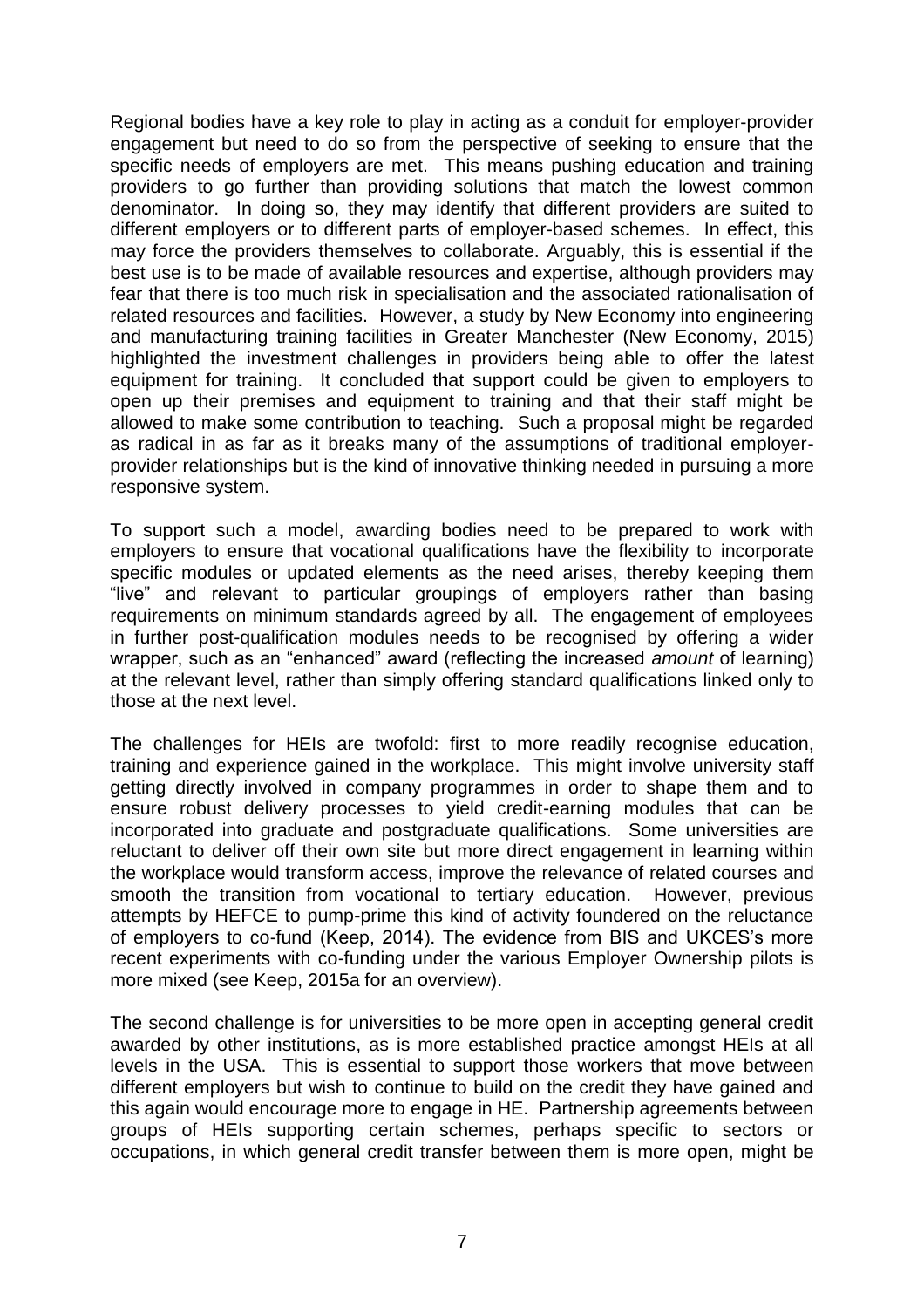seen as a more acceptable compromise. Sector or professional bodies have a role to play in brokering such boundary-spanning agreements.

Finally, brief consideration should be given to the implications for Government, although given that this paper is intended merely as a think piece, it would be inappropriate to address specifics. However, there is clearly a role for national Governments to continue the reform of both vocational qualifications and the HE sector in order to ensure that the particular and changing needs of employers are met more effectively (acknowledging that HE also serves to provide research and other, broader, outcomes). At regional level, there is a clear need for Government to take a lead in bringing together relevant stakeholders. There are already structures, in varying states of maturity, that already, or might in future, take on this role and this paper has attempted to highlight some areas and issues that they will need to address.

# **Summary and Conclusions**

This paper began by considering whether qualification progression pathways had utility in employment. It shown that whilst it has utility for some employees, it can soon become an irrelevance for the many who cease to move up the career progression ladder or who choose to take a divergent path. Progression pathways serve some but by no means all of the skills and skills-related issues facing employers. The conclusion drawn was that an effective model of organisational skills development must, additionally, provide greater opportunity to further develop employees within their grade, rather than just for the next grade. An important driver for doing so is to better equip and focus employees on the issues of innovation and change.

It has been suggested that approaches drawing on the accreditation of employee education, training and education, and closer engagement with awarding bodies and HEIs could lead to increased engagement by both employers and employees. However, in developing such a model there needs to be willingness of stakeholders to reconsider their approaches and a preparedness to take some risks. The challenges of achieving this are not underestimated but nor is it felt that they are a reason for not attempting to move forward. Strong and bold leads are needed at regional and sector level, with the backing of national Governments, to generate pilot schemes.

It is unlikely that a single approach will fit all sectors and regions, with their differing starting points, contexts and drivers. It is more likely that each sector or region will require an approach that addresses what Finegold (1999) would describe as their differing "skills ecosystems". The skills ecosystem concept recognises the need for collaborative networks at all levels that both determine and generate the skills needed to drive forward industrial strategies (Buchanan *et al*, 2015, Keep, 2015b). In considering skills requirements within the workplace and then the external support needed to address them, it is hoped that this paper might contribute to the further development of such approaches.

# **References**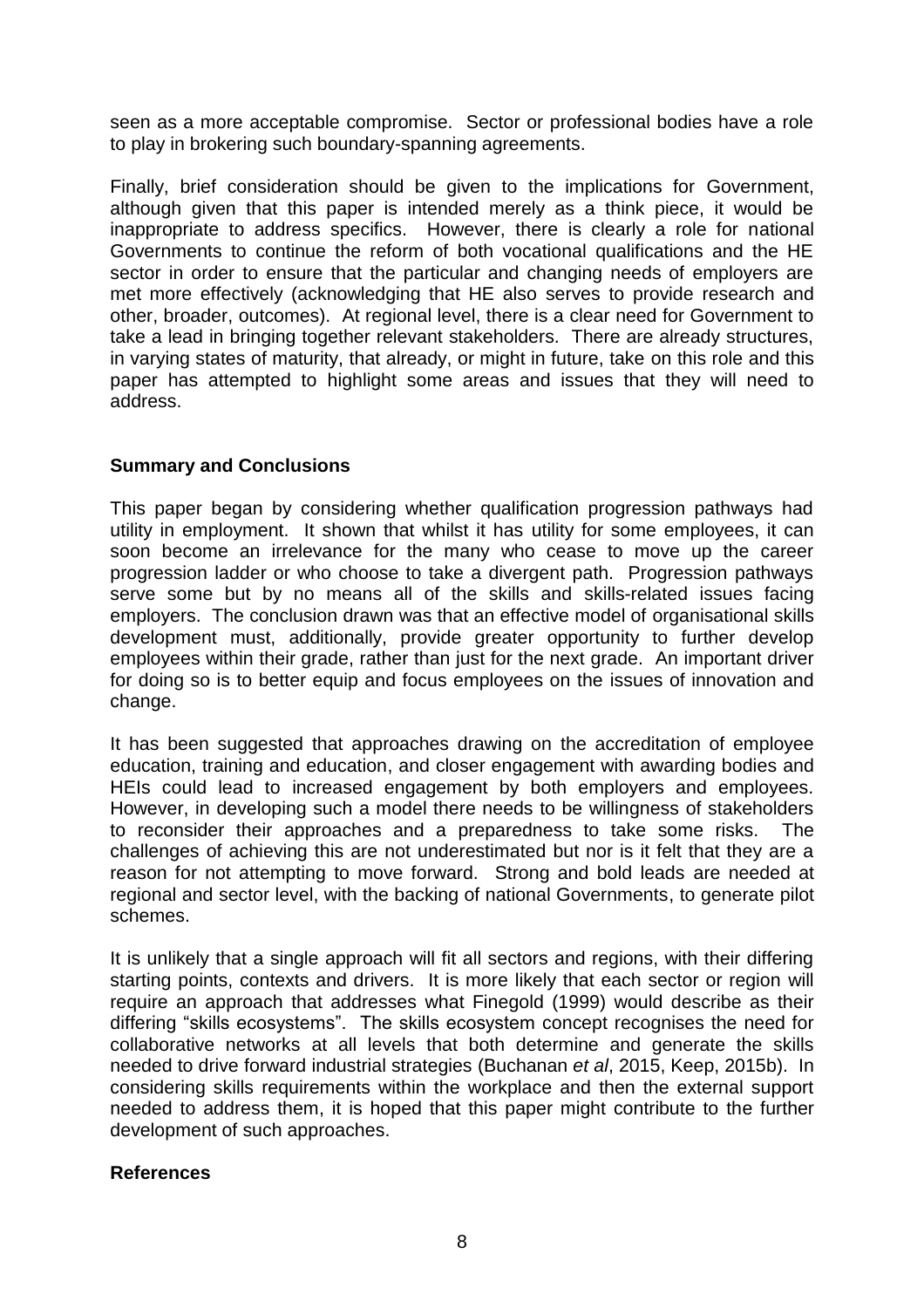- Buchanan, J., Anderson, P. and Power, G. (2015) Skill Ecosystems, this paper will be published in Warhurst, C. Mayhew, K., Finegold, D. and Buchanan, J. (Eds), *Handbook on Training and Skills*, Oxford University Press, Oxford, 2015.
- Cameron, D. (2015) *Speech given at BAE Systems by Prime Minister David Cameron*, 12 March 2015, Warton, Lancashire, [https://www.gov.uk/government/speeches/speech-given-at-bae-systems-by](https://www.gov.uk/government/speeches/speech-given-at-bae-systems-by-prime-minister-david-cameron)[prime-minister-david-cameron](https://www.gov.uk/government/speeches/speech-given-at-bae-systems-by-prime-minister-david-cameron)
- CIPD/Workday (2016) *HR Outlook: Winter 2015-16: Leaders' views of our profession*, February, CIPD, [http://www.cipd.co.uk/binaries/hr-outlook\\_2016-winter-2015-16-leaders-views](http://www.cipd.co.uk/binaries/hr-outlook_2016-winter-2015-16-leaders-views-of-our-profession.pdf)[of-our-profession.pdf](http://www.cipd.co.uk/binaries/hr-outlook_2016-winter-2015-16-leaders-views-of-our-profession.pdf)
- Delebarre, J. (2016) *Apprenticeship Statistics for England: 1996-2015*, House of Commons Library Briefing Paper Number 06113, 5 January, <http://researchbriefings.parliament.uk/ResearchBriefing/Summary/SN06113>
- Finegold, D. (1999) Creating Self-Sustaining, High-Skill Ecosystems, *Oxford Review of Economic Policy*, 15(1)1, 60-81.
- Hamilton, V. (2012) "Career Pathway and Cluster Skill Development: Promising Models from the United States", *OECD Local Economic and Employment Development (LEED) Working Papers*, 2012/14, OECD Publishing, [http://www.oecd.org/leed-forum/publications/WP%20-](http://www.oecd.org/leed-forum/publications/WP%20-%20Career%20Pathway%20and%20Cluster%20Skill%20Development.pdf) [%20Career%20Pathway%20and%20Cluster%20Skill%20Development.pdf](http://www.oecd.org/leed-forum/publications/WP%20-%20Career%20Pathway%20and%20Cluster%20Skill%20Development.pdf)
- HM Treasury, BIS (Department for Business, Innovation and Skills) (2015) *Fixing the foundations: Creating a more prosperous nation,* July, [https://www.gov.uk/government/publications/fixing-the-foundations-creating-a](https://www.gov.uk/government/publications/fixing-the-foundations-creating-a-more-prosperous-nation)[more-prosperous-nation](https://www.gov.uk/government/publications/fixing-the-foundations-creating-a-more-prosperous-nation)
- GOV.UK (2015) Technical and professional education revolution continues, *UK Government Press Release*, 5 November 2015, https://www.gov.uk/government/news/technical-and-professional-educationrevolution-continues
- Keep, E. (2014) The role of HE within broader skills policies: a comparison of emerging Scottish and English approaches', HE Quarterly, Vol. 68, No. 3, 249- 266.
- Keep, E. (2015a) *Unlocking workplace skills: what is the role of employers?*, CIPD Policy Report, November, CIPD, London.
- Keep, E. (2015b) Current challenges: policy lessons and implications, this paper will be published in Warhurst, C. Mayhew, K., Finegold, D. and Buchanan, J. (Eds), *Handbook on Training and Skills*, Oxford University Press, Oxford, 2015.